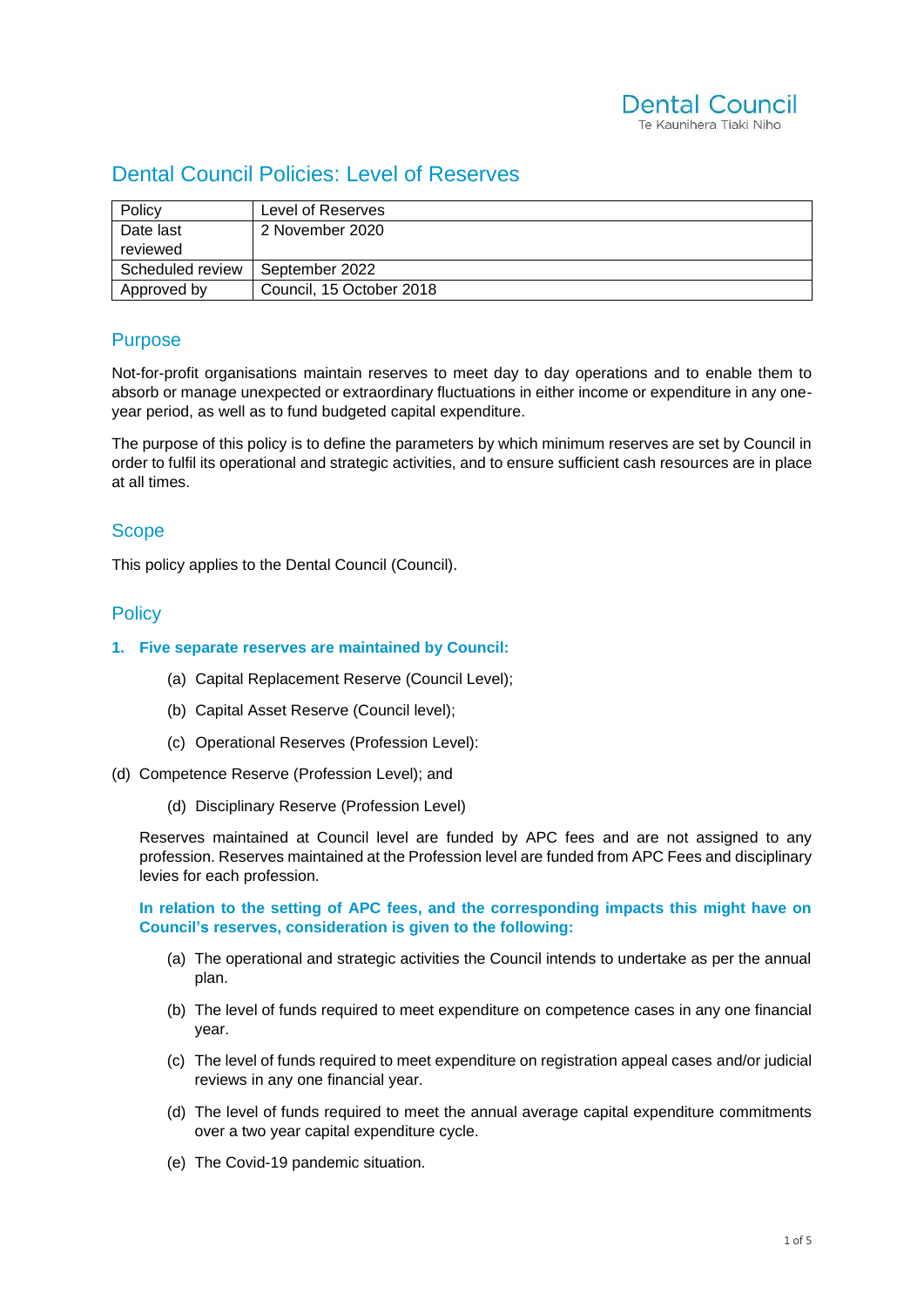#### **2. In relation to the setting of Disciplinary Levies, and the corresponding impacts this might have on Council's disciplinary reserves, consideration is given to the following:**

- (a) The level of funds required to meet the costs of Professional Conduct Committees (PCC) and Health Practitioners Disciplinary Tribunal (HPDT) hearings and disciplinary appeal cases in any one financial year. These costs include the costs of Council staff involved in the administration of PCC and HPDT cases.
- (b) The number of judicial reviews in train and the potential exposure in the next financial year for which levies are being determined.
- (c) That additional levies may be raised during the financial year under s131 of the HPCA Act.
- **3. Each year, the Council will review the minimum reserves levels required for each profession.**

#### **4. No cross-subsidy across professions will be allowed.**

Where a profession has exhausted their entire reserves (both operational and disciplinary combined) the Council may charge that profession an interest penalty for the temporary funding provided by Council or the other professions. The interest rate will be based on the Council's current average term deposit investment rate for the period the profession is in deficit.

In the first instance penalty interest charged will be retained at Council level, provided Council reserves are sufficient to support the profession in deficit, otherwise interest will be pro-rated across the professions providing temporary funding to the profession in deficit.

### **Reserve Setting**

Reserve levels for the next financial year's budget are set by Council on the recommendation of the Audit and Risk Management Committee (ARM). The assessment of each reserve level in accordance with this policy is included as part of the annual plan and budget process each year.

#### **Capital Replacement Reserve (CRR)**

The CRR is a cash reserve established at Council level and is not segregated by profession. It provides for prefunding or concurrent funding of average annual capital expenditure over a two year plan horizon.

#### **Protocol:**

- 1. The capital expenditure requirements over the next two plan years are assessed as part of the strategic planning and budget cycle.
- 2. Any shortfall in the CRR to meet the budgeted capital expenditure may be met from an APC fee of an equal amount, payable by all registered practitioners over two years.
- 3. The components included in the calculation of the minimum CRR are:
	- (a) Capital Expenditure forecasts for the next two plan years
	- (b) 10% of Capital Expenditure forecasts for the two plan years. This allows for an under estimate on capital expenditure in those years.

#### **Capital Asset Reserve (CAR)**

The CAR is a non-cash reserve established at Council level and is not segregated by profession. It represents a significant portion of the net book value of fixed assets in the Statement of Financial Position. The CAR reflects the movement in the net book value of assets in each financial year.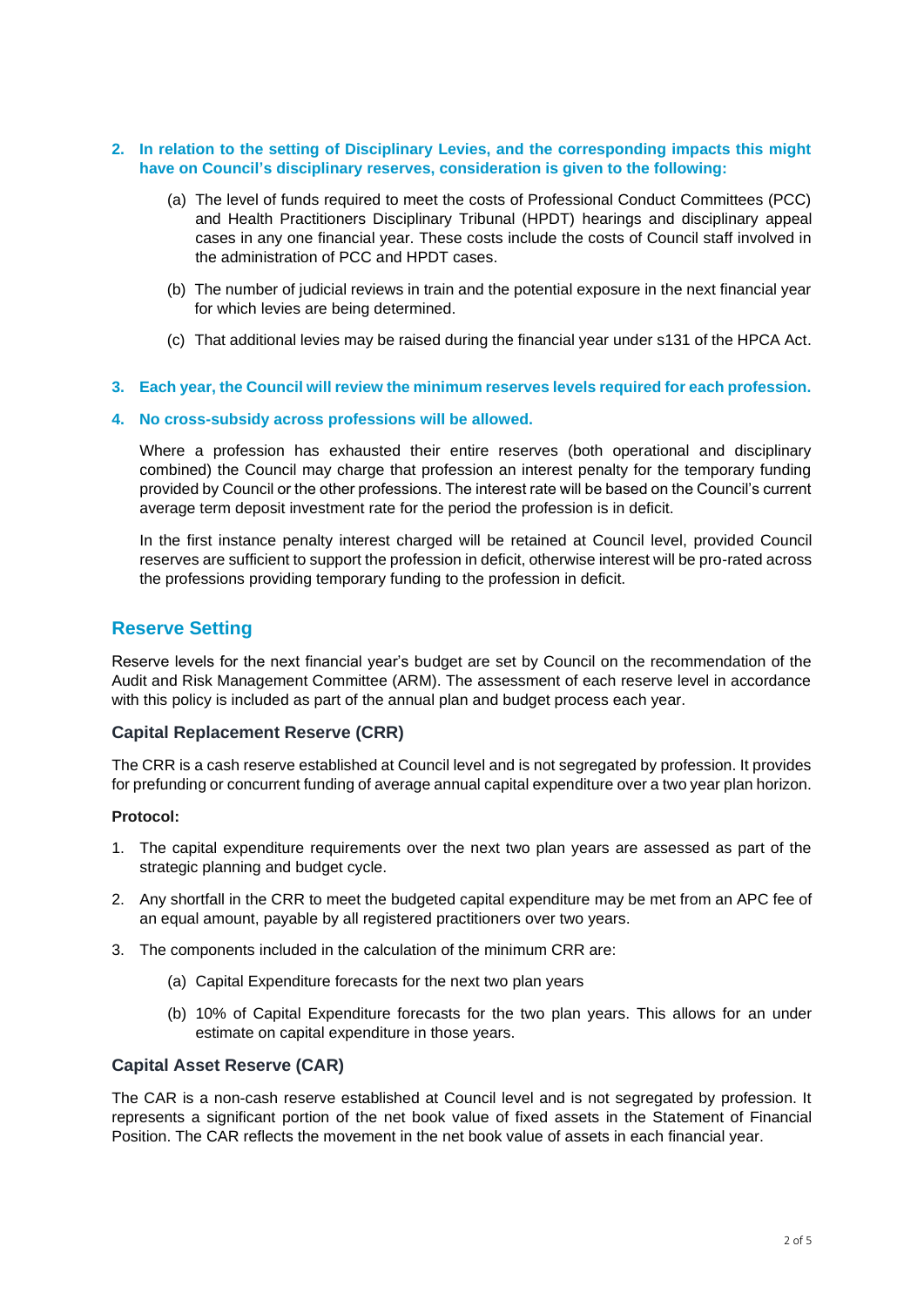### **Operational Reserve (OR)**

The OR is a cash reserve established at Profession level. It provides for the profession's share of Council's annual net budgeted operational expenditure and the annual net budgeted operational expenditure directly attributable tothe profession. The OR reserve also includes a provision for any unexpected decrease in Council and profession revenue (excluding APC revenue) or increase in Council and profession operational expenditure. The additional provision above reserves held for day to day operations, provides a buffer against any extraordinary Council operational expenditure or any under-recovery of registration, examination, recertification, health etc. operational costs at profession level.

### **Protocol:**

- 1. APC fees are predominantly received in the month prior to the beginning of the recertification/practising year. As APC fees are recognised on the first day of the recertification year or on receipt thereafter, pre-funding of reserves for annual net budgeted operational expenditure is largely achieved at the start of the recertification year. Therefore the level of operational reserves held for day to day operations will reflect at any point in time the unutilised portion of annual net budgeted operational expenditure until the end of the recertification year being 31<sup>st</sup> March.
- 2. Additional reserves above those required for annual net budgeted operational expenditure are set at levels approved by Council on the recommendation of ARM as part of the annual budget/planning cycle. The base additional reserve is deemed to be 1 month or 8.33% of average budgeted Council and Profession income (excludes APC revenue) and expenditure over the next two plan years.
- 3. If during the budget cycle, potentially significant non-routine expenditure on future registration appeal or judicial review cases is identified, Council (on the recommendation of ARM) may make additional provision above the 8.33% reserve level for these costs.
- 4. As APC fees are set based on a two-year plan cycle, a small Profession operational surplus or deficit can arise where, for example, a deficit in the first plan year is offset by a surplus in the 2<sup>nd</sup> plan year. These surpluses/deficits will be adjusted on a rolling two-year plan basis.
- 5. When setting the reserve levels for the upcoming budget year, account will be taken of forecast OR balances to 31 March. Any projected surplus in OR above the minimum levels may be refunded or not refunded at the discretion of Council on the recommendation of ARM.
- 6. The refund, via a reduction in APC fees, may be made in part or in full in the next financial year or deferred to the 2<sup>nd</sup> financial year. The decision to refund or not refund surplus OR will take account of the overall reserves position of the profession, including the profession's DR balance and any perceived risks faced by the profession e.g. potential for appeal or judicial review cases, and planned activity over the following two years.
- 7. Any projected deficit in OR below minimum levels will be recovered via APC fees in a subsequent financial year.

### **Competency Reserve (CR)**

The CR is a sub-set of the Operational Reserve, and is an additional cash reserve established at Profession level.

#### **Protocol:**

- 1. The third party costs of competence (including Competence Review Committees) and professional standards cases can vary significantly in volume and complexity. As a result, the third party costs of these cases cannot be reliably predicted when setting the budgets for the next financial year. Therefore, Council, on the recommendation of ARM, may set a specific minimum reserve level for competence for any profession on the approval of the annual budgets and APC fees to go to consultation each year.
- 2. The specific minimum CR level set each year is then funded through the APC fee by: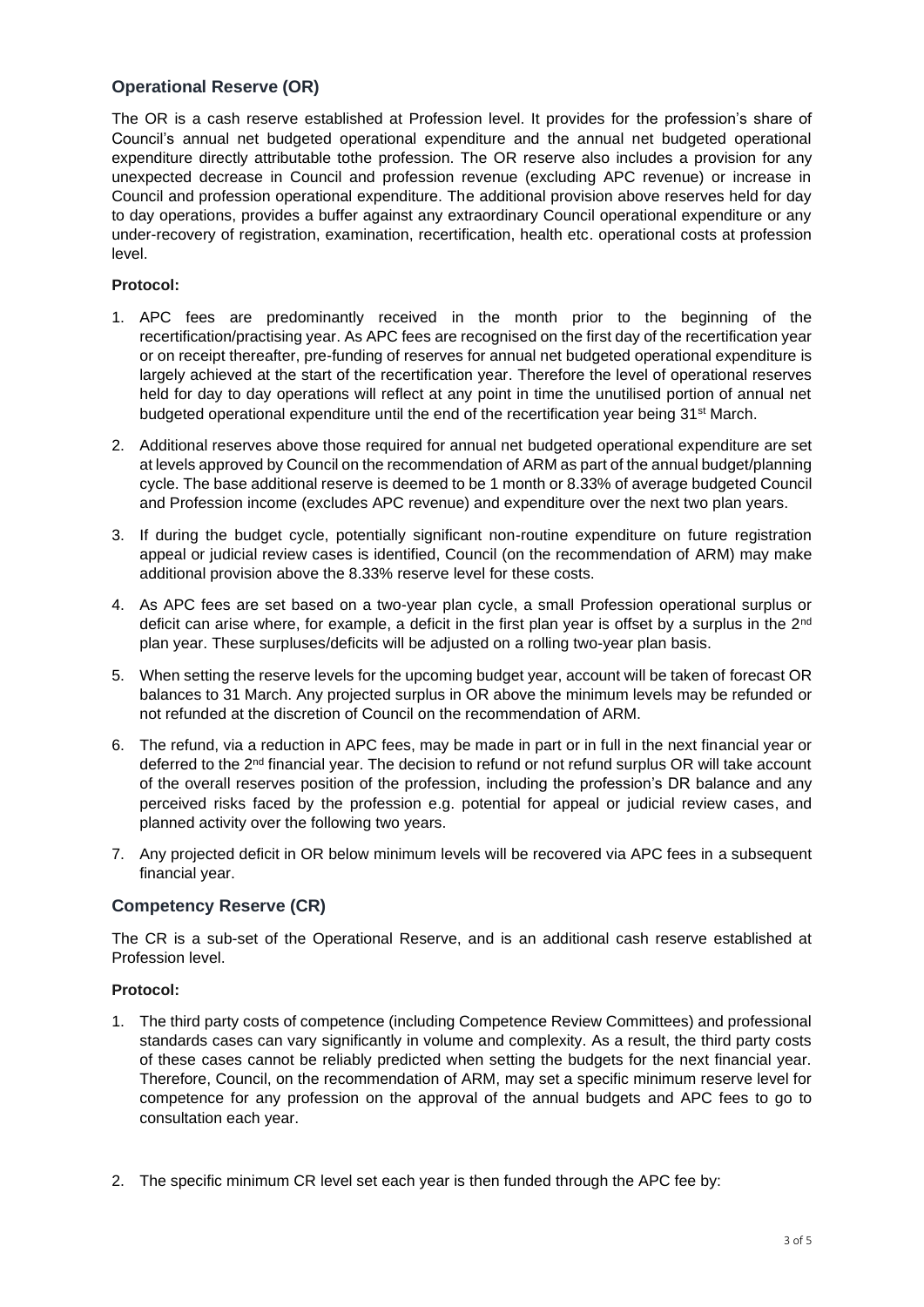- a. Making additional provision above the competence expenditure budgets for a number of Competence Review Cases (CRC) in each of the two plan years; and
- b. Adjusting the minimum operational reserve level, to be fully funded at the end of the twoyear plan cycle, to take account of the additional provision above budgeted competence expenditure for additional unexpected CRC cases.

### **Disciplinary reserve (DR)**

The DR is a cash reserve established at Profession level for discipline costs.

### **Protocol:**

- 1. Disciplinary levies are predominantly received in the month prior to the beginning of the recertification/practising year. As disciplinary levies are recognised on the first day of the recertification year or on receipt thereafter, pre-funding of reserves for annual net budgeted disciplinary expenditure is largely achieved at the start of the recertification year. Therefore the level of disciplinary reserves held for budgeted net disciplinary expenditure will reflect at any point in time the unutilised portion of annual net budgeted disciplinary expenditure until the end of the recertification year being 31st March.
- 2. The third party costs of discipline cases and appeals (including Professional Conduct Committees and cases taken to the Health Practitioner's Disciplinary Tribunal) can vary in volume and complexity. As a result, the third party costs of these cases cannot be reliably predicted when setting the budgets for the next financial year.
- 3. Therefore, Council, on the recommendation of ARM, will set an additional reserve level for discipline at Profession level at the time of the approval of the annual budgets to go to consultation each year.
- 4. When setting the disciplinary reserve levels for the upcoming budget year, account will need to be taken of projected Disciplinary reserve balances to 31 March. Any forecast surplus in DR above the minimum levels may be refunded or not refunded at the discretion of Council on the recommendation of ARM.
- 5. The refund, via a reduction in disciplinary levies, may be made in part or in full in the next financial year or deferred to the 2<sup>nd</sup> financial year. The decision to refund or not refund surplus DR will take account of the overall reserves position of the profession, including the profession's OR balance and any perceived risks faced by the profession e.g. potential for appeal or judicial review cases.
- 6. Any surplus or deficit in Disciplinary reserves below minimum levels will be recovered via disciplinary levies in the next financial year.

# Funding of Deficits in Reserve Balances

#### **Protocol:**

- 1. From time to time either the operational or disciplinary reserve balance (or both) of a profession could go into deficit as a result of extraordinary or unexpected expenditure. Should this situation arise, the temporary cash funding of the reserve in deficit, will be met by the reserve balance of that profession that is in surplus.
- 2. Where both reserve balances (operational and disciplinary) of a profession are in deficit (separately or collectively) the temporary funding of that profession will be met by surplus cash funds held in the Council capital replacement reserve or surplus cash funds held by other professions in their operational and disciplinary reserves.
- 3. The temporary funding of the reserve(s) in deficit will continue until the reserve is replenished at a future annual recertification round. In the case of a disciplinary reserve in deficit, if funds are required more immediately, funding may be obtained by imposing an additional levy under section 131 of the HPCA Act before the next annual recertification round.